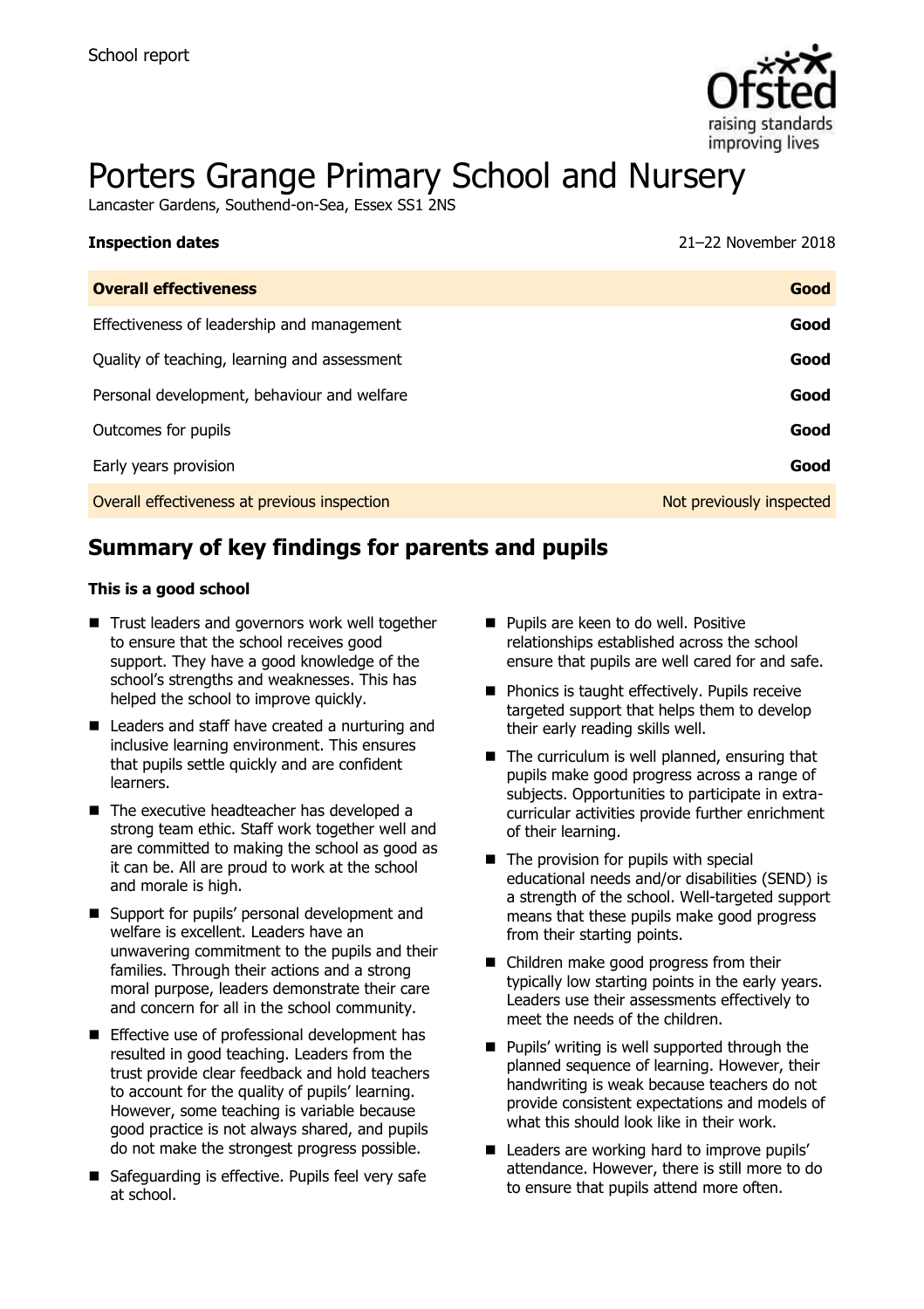

# **Full report**

### **What does the school need to do to improve further?**

- **Further improve the quality of teaching so that a greater proportion of pupils make** very strong progress by:
	- ensuring that the good practice is shared more regularly
	- ensuring that the skills of handwriting are taught consistently and applied across all subjects.
- Continuing to work with parents and carers to promote pupils' regular attendance and reduce their persistent absence.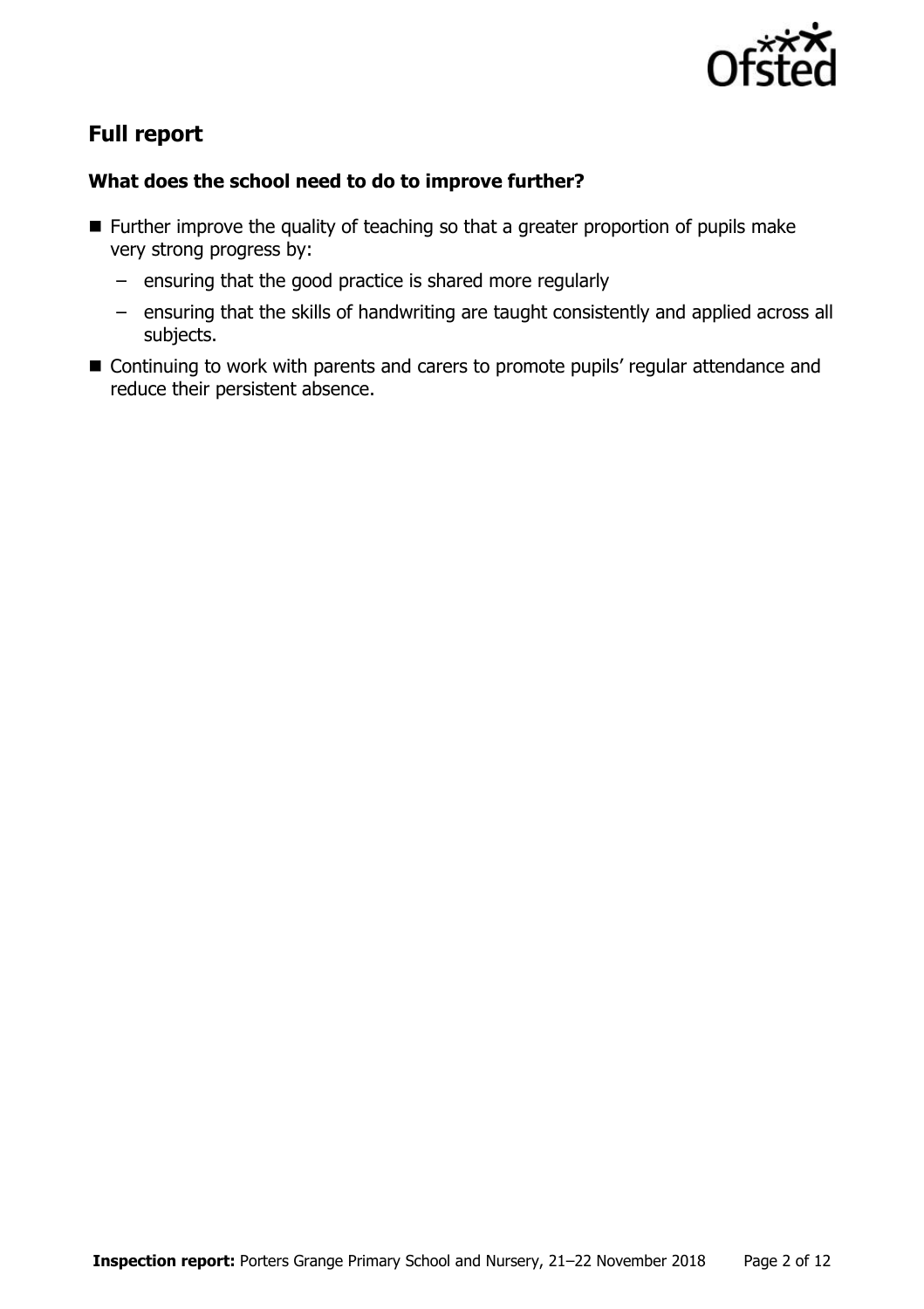

# **Inspection judgements**

#### **Effectiveness of leadership and management Good**

- $\blacksquare$  The executive headteacher, ably supported by the heads of school, provides clear direction and vision for the school. There are high expectations for the achievement of pupils regardless of their different starting points or experiences.
- Leaders place a high priority on creating a safe and stable environment. Classrooms are calm yet purposeful, so pupils learn well. Staff share leaders' high expectations. They work effectively as a team, committed to meeting the challenges of a diverse community by providing a good quality of education.
- Trust leaders know the school well. They use their knowledge of strengths within the multi-academy trust to support and improve the school. Leaders and staff welcome the opportunity to see good practice in other schools and work with specialists to become better teachers. This good practice is not always shared, which is why a small amount of teaching remains variable in quality. Opportunities to receive high-quality professional development have resulted in a well-trained and stable staff team.
- Leaders' self-evaluation is accurate. They make appropriate plans to ensure that the school continues to make consistent improvement. They use the plans well to check that progress is made against the targets that are set.
- Leaders use their systems well to check pupils' attainment and progress over their time in school. The information is analysed to identify the impact of the strategies leaders have used to make improvements. For example, taking regular opportunities to improve pupils' mental recall of number facts has improved their skills and fluency in calculation. Leaders carefully check the quality of teaching and quickly provide support when it is needed to ensure that teaching is at least good overall.
- The leadership of pupils with SEND is a strength of the school. The special educational needs coordinator (SENCo) makes effective use of her knowledge to ensure that pupils receive the appropriate teaching to support their progress. Information is shared between different leaders so that the wider needs of pupils are met, especially for pupils' social and emotional needs.
- The pupil premium funding is used well to address the barriers faced by disadvantaged pupils. Leaders ensure that a wide range of strategies are in place and checked regularly for their impact. They are relentless in identifying pupils' needs and responding quickly where new circumstances present themselves. For example, funding has been used to support pupils who newly arrive at the school without any spoken English. Targeted teaching has successfully raised their language levels. Consequently, disadvantaged pupils make strong progress across the school.
- The sport premium is used effectively to improve pupils' participation in sporting clubs and to improve their health and well-being. For example, additional equipment has been provided outdoors to encourage pupils' sporting and team skills.
- The well-planned curriculum provides pupils with the opportunity to develop skills and knowledge across different subjects. Subjects are linked to provide greater purpose to learning and stimulate pupils' interests. Opportunities for visits and visitors to school enrich pupils' experiences. Subject leaders check that subject-specific skills are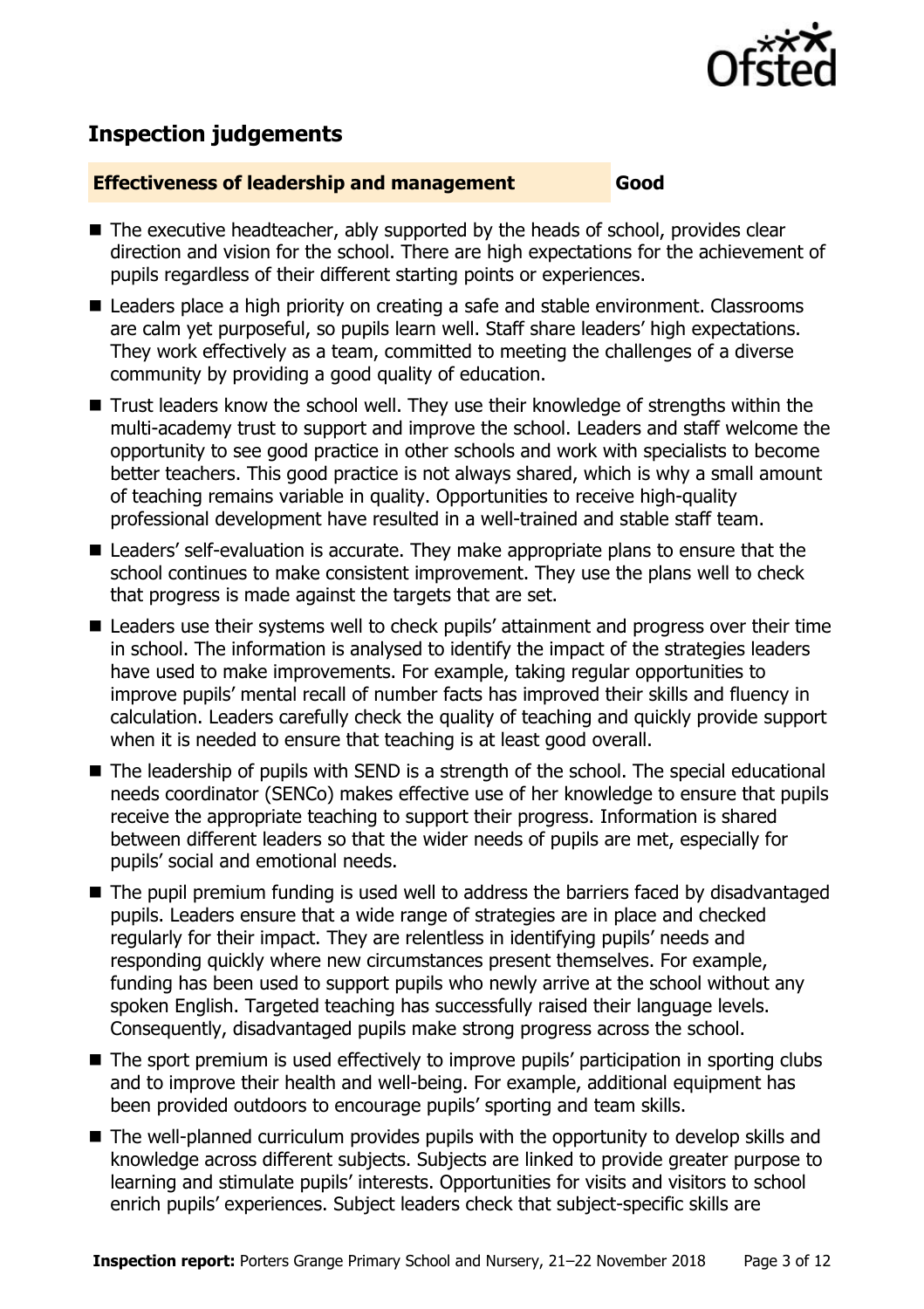

appropriately taught for each age group. Whole-school themes demonstrate the different skills pupils learn. For example, a theme of remembrance showed artistic, creative, historical and English skills.

- Pupils' spiritual, moral, social and cultural development is woven through the school's curriculum. There is a strong emphasis on promoting pupils' understanding of life in modern Britain. Pupils are well informed and reflective about being a successful citizen within their own community.
- $\blacksquare$  Many parents speak positively about the school and many would recommend it to others. Parents are positive about how well their children are taught and supported by teachers and staff. One parent commented on Parent View, Ofsted's online parent questionnaire, 'Porters stands out, because it puts its pupils first.' This was typical of other comments received.

#### **Governance of the school**

- The local governing board shares the vision and commitment of trustees and school leaders. Governors have an accurate understanding of the school's strengths and weaknesses through the visits they make to the school. Governors ensure that these visits are purposeful so that they check the information provided by school leaders. In this way, leaders are challenged so that the school continues to be successful.
- Governors have a good understanding of their roles and responsibilities. They make use of their different skills to ask probing questions about the performance of the school. They receive good training from the trust to keep their knowledge up to date. They ensure that additional government funding is used well and has a good impact for both disadvantaged pupils and pupils with SEND.

### **Safeguarding**

- The arrangements for safeguarding are effective.
- Leaders ensure that a strong culture of safeguarding permeates across the school. They know their pupils and families extremely well and constantly check on the wellbeing of the pupils. The family, pupils and well-being staff member keeps regular contact with external agencies so that support is readily provided where it is needed. Leaders are tenacious in pursuing agencies where actions have been promised. Where necessary, leaders take additional steps to secure information to help any vulnerable pupils. This ensures that safeguarding has the highest importance for the welfare of pupils.
- Staff have been well trained and understand about their responsibilities in keeping pupils safe. Governors receive regular updates so that they can check that policies are understood by all the staff. Records are thorough and analysed frequently to check for patterns and trends that may show concern over time. Checks for adults working with children are well organised and meet statutory requirements.
- The school ensures that pupils understand how to keep themselves safe. Pupils told the inspectors that they regularly learn about how to stay safe online and to report any concerns to adults. In their words, 'Block it and report it.'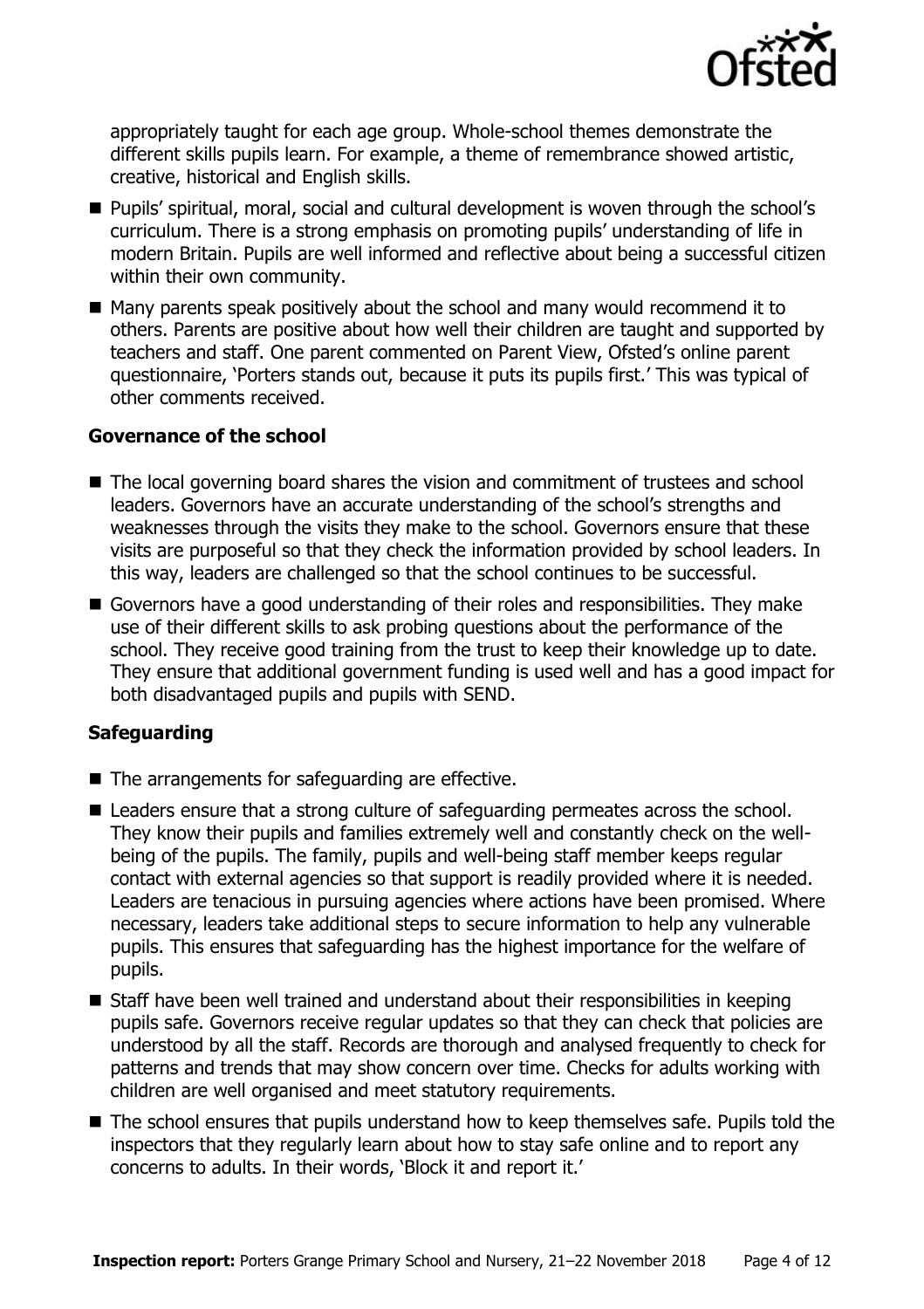

#### **Quality of teaching, learning and assessment Good**

- Teaching is good because the staff work well with members of the trust to implement strategies for improvement. Staff development and bespoke training identify how teaching can improve through well-thought-out plans. Leaders ensure that teachers are supported so that they are confident in carrying out their roles effectively.
- Relationships between adults and pupils are positive. Pupils respond well to adults' direction so that time for learning is maximised. Pupils make willing contributions to whole-class discussions. Where teaching is stronger, questioning is used effectively to build on pupils' responses. This deepens their understanding because pupils explain and justify their answers. Not all teachers are as skilled with their questioning. This means that pupils do not make the strongest progress they are capable of.
- Classroom learning environments are consistent and follow leaders' expectations. They provide good models to help pupils learn. Pupils use them successfully when checking their own work or when they are stuck. This helps to develop their independent learning skills.
- Teaching assistants are deployed effectively. They are skilled in supporting pupils with SEND. Teaching assistants check pupils' knowledge and make good use of resources to help them gain a better understanding of what they are learning. Pupils with SEND make strong progress from their individual starting points.
- The teaching of mathematics is particularly effective. Teachers provide pupils with the opportunities to develop their fluency through regular practice of number facts. Pupils apply their knowledge to solving number problems, helping to consolidate their understanding. Teachers are using reasoning more effectively to help check pupils' understanding of key concepts. Work in pupils' books and the school's own assessment information shows that current pupils make strong gains in their mathematical skills.
- Teachers use their strong subject knowledge to teach phonics effectively. Assessment is used well to ensure that activities are well-matched to meet pupils' needs. Where pupils struggle, additional support is provided so that they catch up and make good progress.
- Teachers plan clear sequences of learning to support pupils' progress in writing. For example, a pupil was able to discuss his understanding of figurative language because he had been taught how to use metaphors, similes and personification effectively. Teachers ensure that pupils understand and use appropriate vocabulary in their compositions. Words are discussed and displayed around the classrooms, helping pupils to write creatively. For example, to describe a setting one pupil wrote, 'At sunset the waves threw themselves on to the beach.' Pupils write frequently to develop their writing stamina and fluency. However, the teaching of handwriting is inconsistent. Pupils are slow to develop their handwriting skills because they do not receive regular guidance from the teachers. Some teachers' own handwriting does not provide a good model for pupils to follow.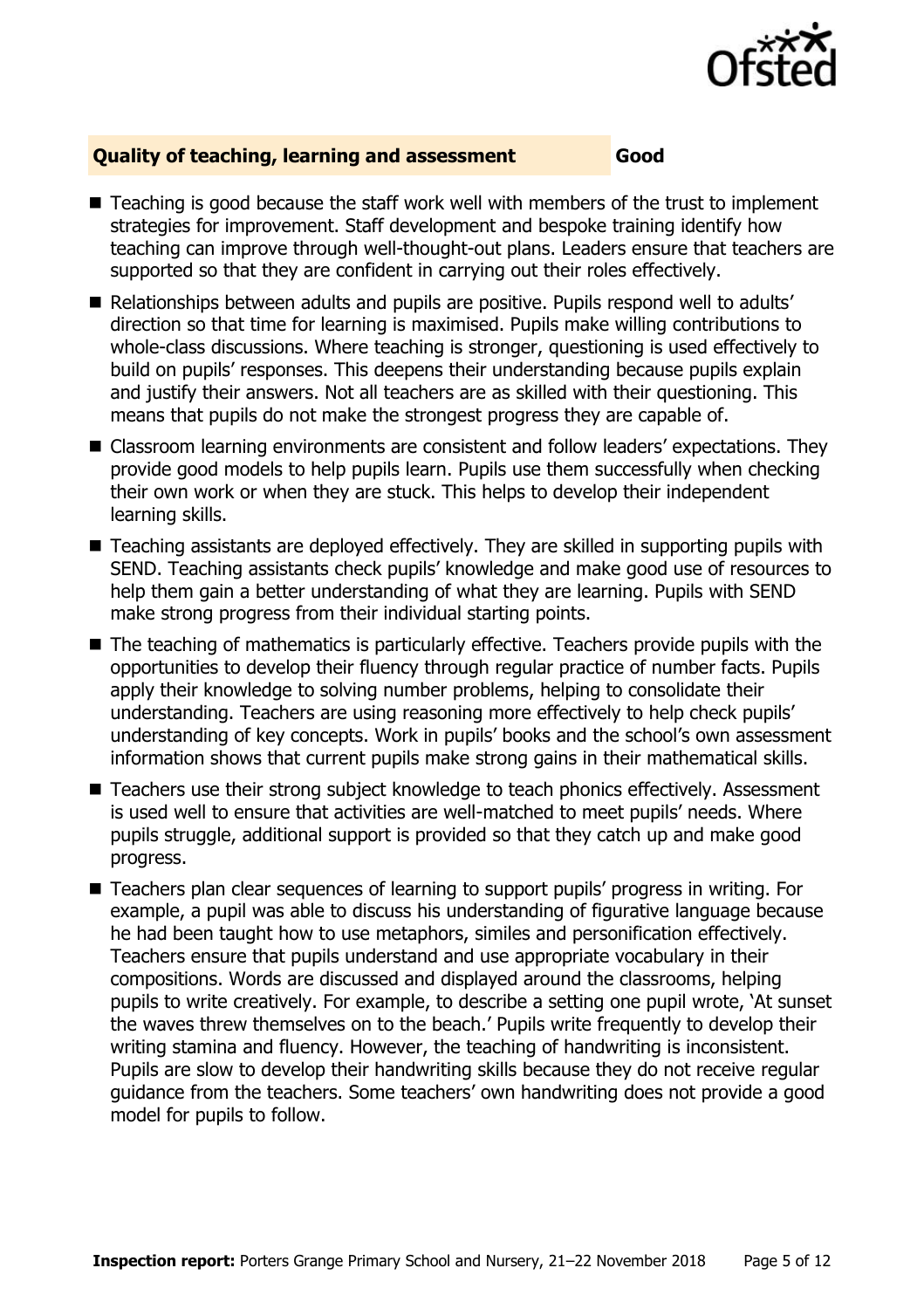

#### **Personal development, behaviour and welfare Good**

#### **Personal development and welfare**

- The school's work to promote pupils' personal development and welfare is outstanding. This is because staff share a strong commitment to supporting pupils' well-being. Leaders have created a safe and welcoming environment where the welfare of pupils and their families is a high priority. Many parents say that the care the staff team shows is a strength of the school. One comment provided on Parent View, typical of others said, 'The support we have received from teachers, assistants and all the staff has been faultless.'
- **Pupils are taught about being unique and recognising the qualities in themselves and** others. For example, teachers give awards in class that identify when pupils demonstrate their learning powers. Pupils respond thoughtfully in assemblies when asked about different ways they can work together. This builds pupils' self-esteem and confidence. Pupils told inspectors, 'You can only be successful when you are being yourself.'
- **Pupils understand about being resilient in their learning. They are not afraid to attempt** new things or tackle challenging work. Pupils say that making mistakes is part of helping you to learn and that it will improve your understanding. Pupils understand about British values. The posters they have made give clear examples of how these are reflected through their time at school. For example, they serve as members of the school council or participate in the eco-warriors team. In this way they are well prepared for life in modern Britain.
- A well-planned programme of personal, social and health education provides pupils with skills to keep themselves safe in a range of situations. Pupils say that they are safe at school and understand about how to respond to online bullying. They are confident that if they have any concerns then adults will listen and help to resolve their issues.

#### **Behaviour**

- The behaviour of pupils is good. Teachers set clear expectations for pupils' behaviour. Pupils are attentive and well mannered. They are keen to do well and work hard. However, on a few occasions, some pupils are less focused on their learning where teachers do not engage them with their questioning.
- **Pupils play well together at lunchtimes and playtimes. They share their games** regardless of their year groups. Play leaders ensure that everyone has the opportunity to join in. This encourages pupils to behave well.
- **Pupils take care in setting out their work. They use titles for each piece of work and** ensure that these are underlined. However, their handwriting is not consistent because not all teachers make their expectations clear.
- Attendance rates are below national averages. Leaders encourage regular attendance. High attendance is celebrated through class rewards and expectations are shared through termly attendance certificates. Leaders have clear systems for addressing less frequent attendance and meet with parents where difficulties arise. However, leaders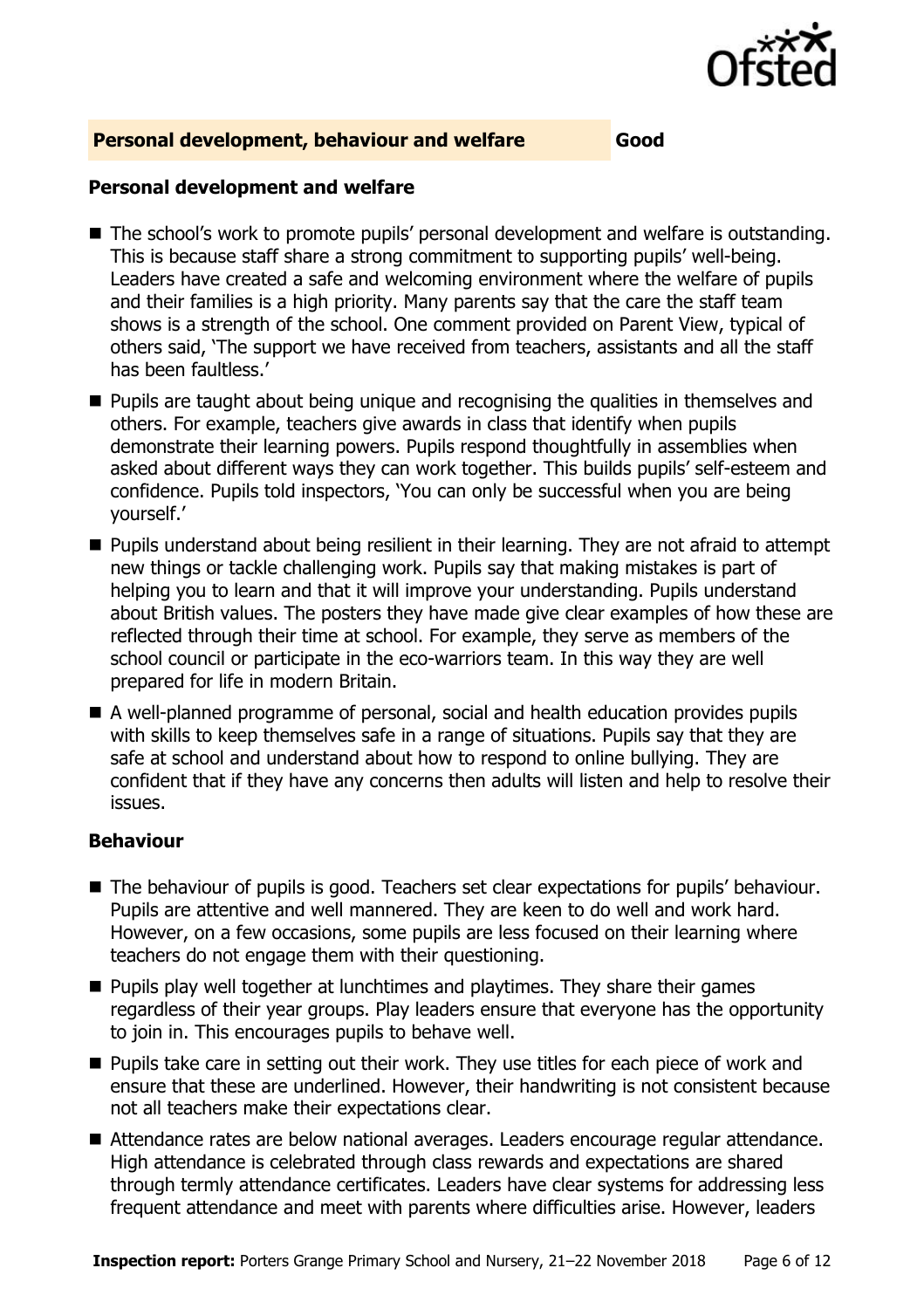

acknowledge more work needs to be done to improve pupils' attendance.

#### **Outcomes for pupils Good Good**

- **Provisional information in 2018 and the school's own assessment information show that** pupils in all year groups are making strong progress in reading, writing and mathematics.
- The proportion of pupils achieving the required score in the Year 1 phonics (letters and the sounds they represent) screening check was below national averages in 2018. Inspection evidence shows that pupils are developing their phonics skills well. This is because there is a systematic approach to the teaching of phonics. Assessments are used effectively to identify those pupils who are falling behind to help them catch up.
- In 2018, attainment at the end of key stage 1 was below the national averages at both expected standard and greater depth in writing. Attainment at greater depth standard was the same as the national average for mathematics and above the national average for reading. This is an improvement on results achieved in 2017. From low starting points pupils made good progress. Work seen in pupils' books confirms that current pupils are making better progress over time. This means pupils are well prepared for key stage 2.
- In mathematics, pupils are making strong progress. Pupils' books show that they are working with greater fluency and accuracy in their calculation skills. Pupils use their knowledge well and apply their skills to mathematical problems. Teachers are embedding strategies to support pupils' reasoning so that they gain a stronger grasp of the concepts they are being taught.
- **Pupils use their writing skills across the curriculum. They are becoming confident in** applying their punctuation and spelling skills in different contexts and writing for a range of purposes. For example, books showed evidence of recording facts about Neil Armstrong or writing diaries from the front during the First World War.
- **Pupils read widely and for enjoyment. Effective use is made of a well-stocked and** newly refurbished library. Teachers share books through regular reading of stories, helping pupils to develop a love of reading. For example, children from the Reception class were captivated about a story of a wizard while being read to in the library. Older pupils read a range of fiction and non-fiction literature, developing their fluency and stamina.
- **Pupils with SEND make strong progress. The support they receive is matched well to** their specific needs. Leaders are skilful in identifying interventions that help pupils' progress and support them in their readiness to learn.
- Leaders use the pupil premium funding well to address the barriers to the learning of disadvantaged pupils. There is an emphasis on teachers' understanding of how well these pupils are doing in their class. Leaders regularly check the progress disadvantaged pupils are making. They ensure that additional support is provided to help improve pupils' progress. The difference between disadvantaged pupils' outcomes and other pupils is diminishing.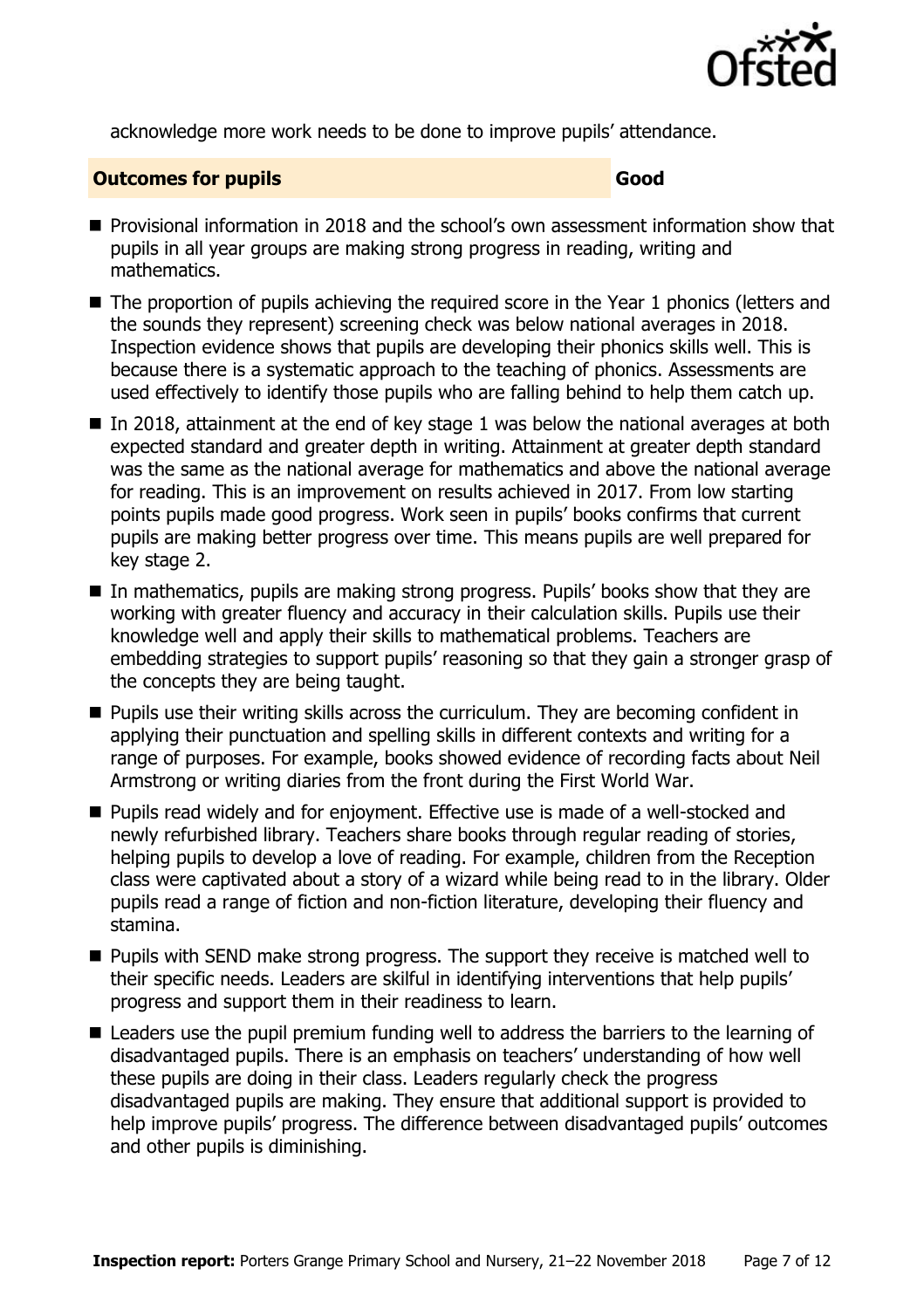

#### **Early years provision Good**

- Children start the early years provision with development that is well below what is typical for their age. Adults quickly establish warm relationships that make children feel welcome, happy and well cared for. Children settle quickly and rise to the high expectations set by adults. Teachers make accurate assessments of children's needs so that the provision is matched well and they make strong progress.
- The early years leader uses her good understanding of how children learn to make effective use of other adults. The early years pupil premium is used well to provide additional and regular adult support to target the needs of disadvantaged children. Planning systems are based upon finding out what children can do and what they are interested to learn about. The leader ensures that adults know the purpose of each activity and how they can develop children's learning through the questions they ask.
- The Reception indoor and outdoor spaces are well organised. They allow children access to the equipment to support their play. For example, children chose pieces of paper and drawing materials independently to try and form different letter shapes. There is a strong focus for supporting children's communication and language skills. Spaces are provided for children to share books and rehearse their own stories. Adults record their ideas so that children produce their own story books. Children take pride in retelling their stories to other children. This means that children's speaking and listening skills develop well.
- Adults model good behaviour. They sensitively remind children about being kind and considerate about how others may feel. They encourage children to play together and where possible share their ideas. For example, adults encouraged children to share the shapes they made from modelling materials so that they could count the sides and corners of each shape. Children make good progress in the development of their social and emotional skills so that they are well-prepared for their transition into Year 1.
- A high priority is placed on working with parents to support their child's development. Parents are invited to attend weekly sessions that have a focus on children's progress. Children share their learning journeys and adults model different ways of interacting with children. Parents contribute information about their child's development so that there is a good understanding of each child's next steps.
- Safeguarding is effective. Staff have the appropriate qualifications and all statutory requirements for working with children are met.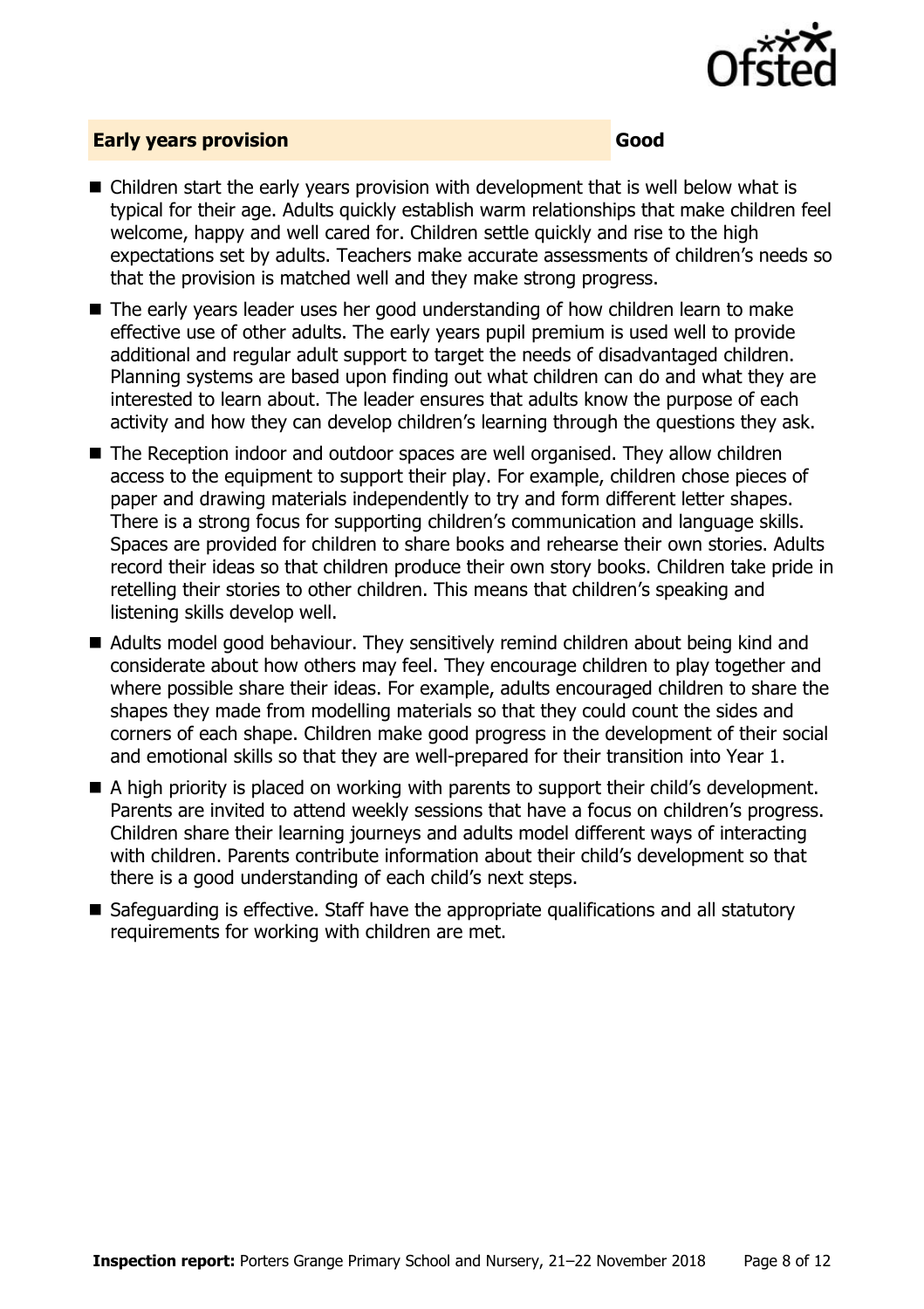

# **School details**

| Unique reference number | 142683          |
|-------------------------|-----------------|
| Local authority         | Southend-on-Sea |
| Inspection number       | 10056475        |

This inspection of the school was carried out under section 5 of the Education Act 2005.

| Type of school                      | All-through Primary                  |
|-------------------------------------|--------------------------------------|
| School category                     | Academy sponsor-led                  |
| Age range of pupils                 | 3 to 11                              |
| Gender of pupils                    | Mixed                                |
| Number of pupils on the school roll | 386                                  |
| Appropriate authority               | Board of trustees                    |
| Chair                               | Graham Lane                          |
| <b>Executive Headteacher</b>        | Cheryl Woolf                         |
| Telephone number                    | 01702 468047                         |
| Website                             | www.portersgrange.co.uk              |
| <b>Email address</b>                | office@portersgrange.southend.sch.uk |
| Date of previous inspection         | Not previously inspected             |

### **Information about this school**

- The school is part of the Portico Multi-Academy Trust. The school joined as a sponsorled academy in April 2016.
- The school has a local governing body.
- The school has an executive headteacher and two heads of school.
- The school is larger than the average-sized primary school.
- The proportion of pupils with SEND is slightly below the national average. The proportion of pupils who have an education, health and care plan is below the national average.
- $\blacksquare$  The majority of pupils are of a White British heritage.
- The proportion of pupils who speak English as an additional language is higher than the national average.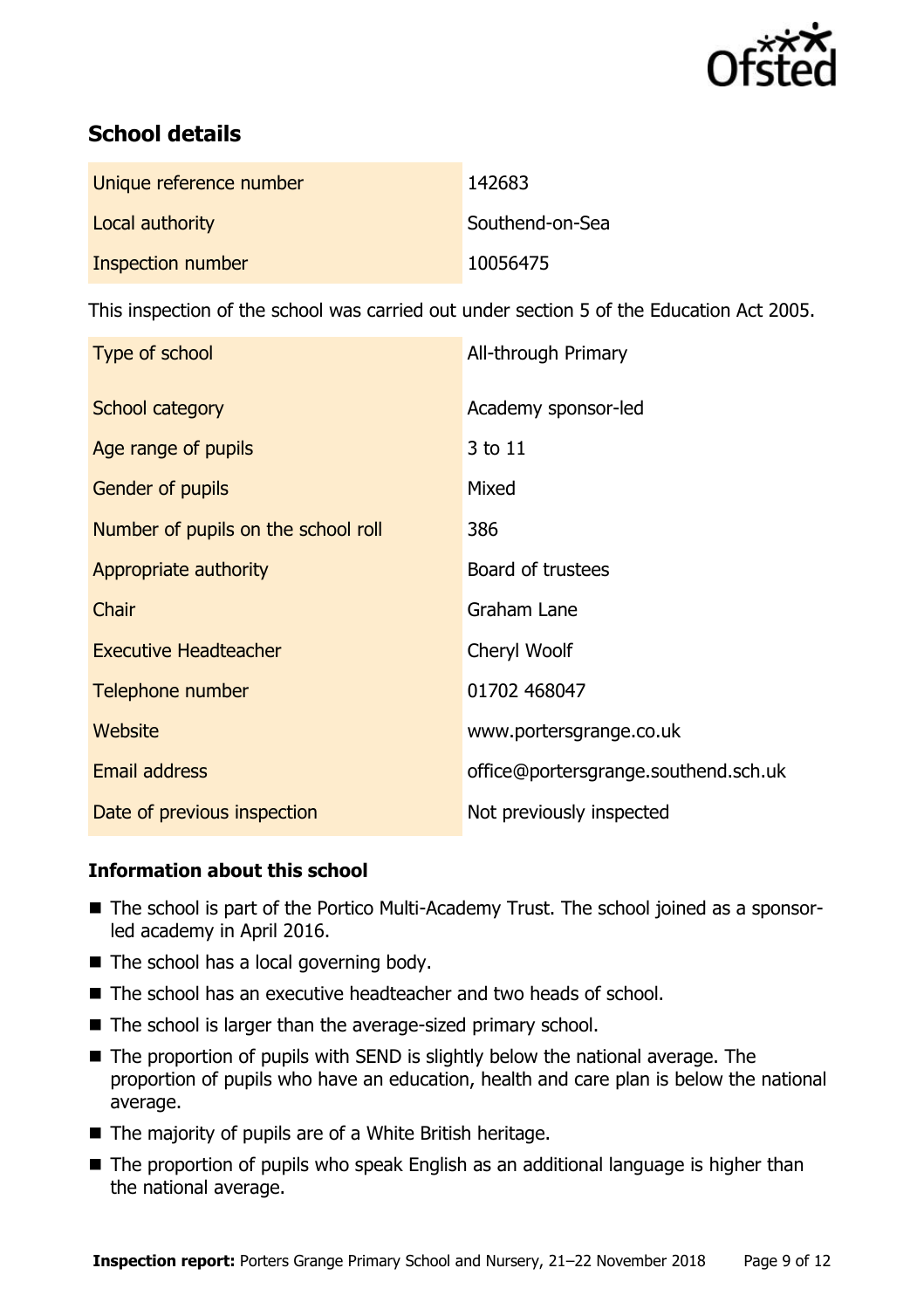

■ The proportion of pupils who are eligible for the additional pupil premium funding is higher than the national average.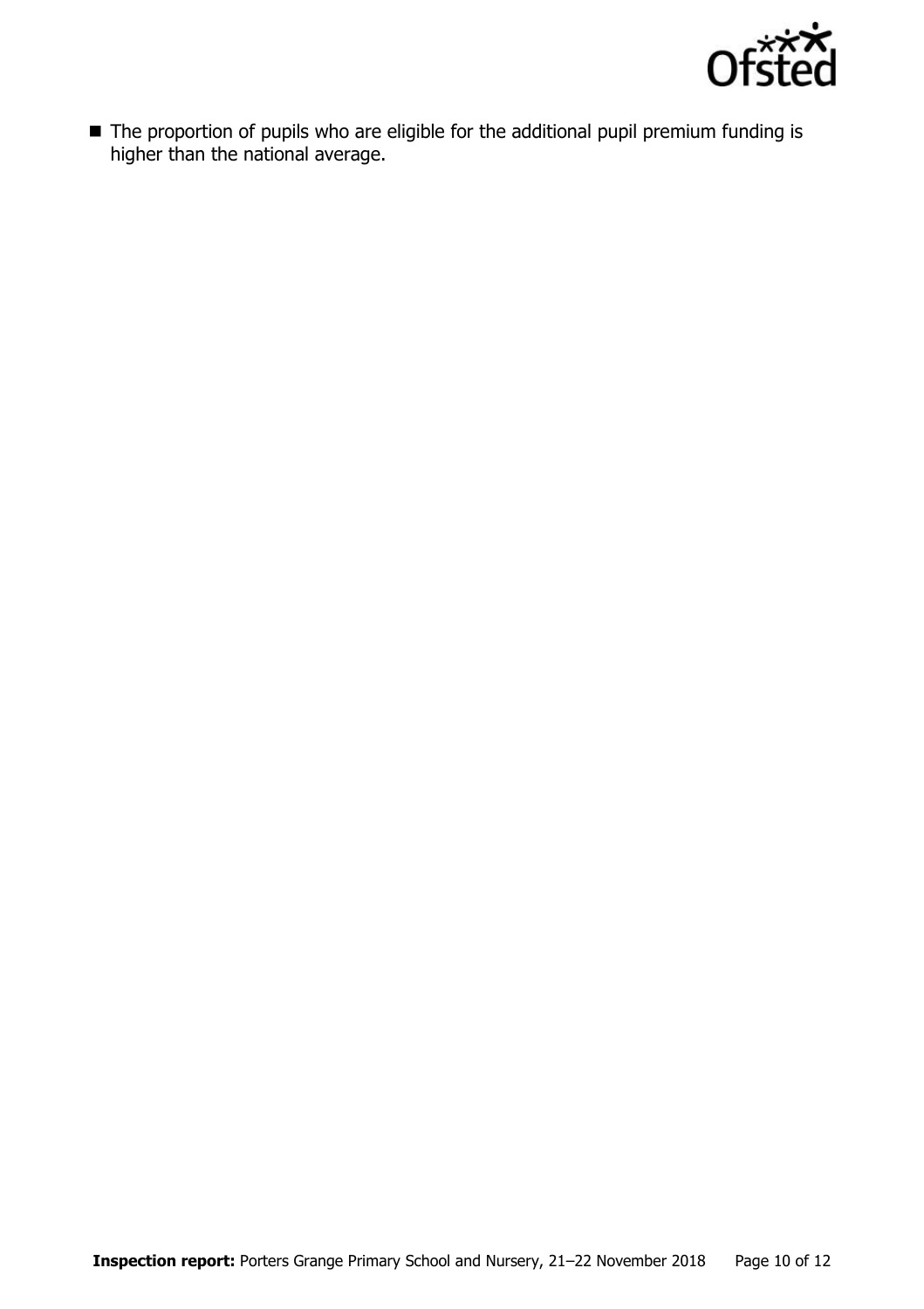

# **Information about this inspection**

- Inspectors observed teaching and learning in every class. Some of the observations were carried out jointly with the heads of school and the director of learning from the Portico Academy Trust.
- During visits to lessons, inspectors spoke with pupils and looked at their work to find out more about how well they are learning.
- A wide range of pupils' books were scrutinised by inspectors throughout the inspection.
- Meetings were held with trustees, the local governing board and senior leaders. Discussions were also held with subject leaders, the SENCo, the leader for the pupil premium, the leader of the sport premium and the curriculum leader.
- **Inspectors heard some pupils read. They talked to pupils about their reading and** looked at their reading records. Discussions were held with a group of pupils to seek their views about the school and their learning.
- Inspectors examined a range of documents, including school improvement plans, current pupils' progress, governors' minutes of meetings, safeguarding procedures and plans for the use of additional government funding for disadvantaged pupils and the sport premium.
- Inspectors spoke to parents informally as they collected their children at the end of the school day. They considered 81 responses to the online questionnaire, Parent View, as well as 15 free-text responses. They also took account of 22 responses to the staff survey and the 21 responses to the pupil questionnaire.

#### **Inspection team**

| Steve Mellors, lead inspector | Her Majesty's Inspector |
|-------------------------------|-------------------------|
| <b>Wendy Varney</b>           | Her Majesty's Inspector |
| Debbie Rogan                  | Ofsted Inspector        |